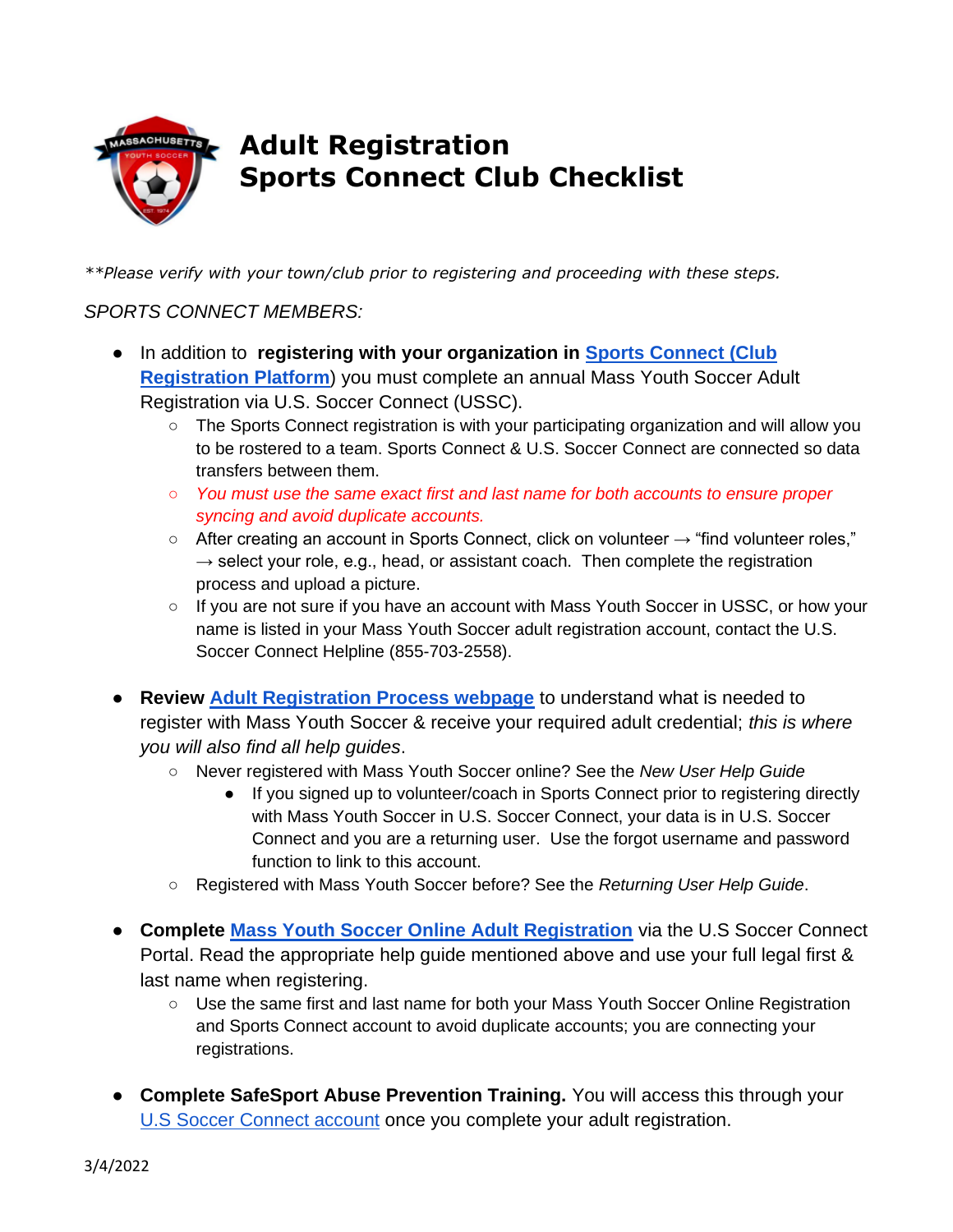- The SafeSport Abuse Prevention Help Guide is located on the right-hand side of the [Adult Registration Process webpage.](https://www.mayouthsoccer.org/adult-registration-process/)
- **You must use the exact same first and last name & email address in both your Mass Youth Soccer adult registration and SafeSport/U.S. Soccer Learning Center accounts for auto-approval of this requirement.**
- Download and save a copy of your certificate to your computer in case auto-approval fails.
- **Complete Concussion Training**.
	- The CDC Concussion Training or the **U.S. Soccer Learning Center** Introduction to Safe and Healthy Playing Environments. Both help guides are located on the right-hand side of the [Adult Registration Process webpage.](https://www.mayouthsoccer.org/adult-registration-process/)
		- **CDC Certificates must be uploaded into your Mass Youth Soccer adult registration account.**
		- **U.S. Soccer Learning Center - You must use the exact same first and last name & email address for both your Mass Youth Soccer adult registration and U.S. Soccer Learning Center accounts for auto-approval of this requirement.**
	- Download and save a copy of your certificate to your computer in case auto-approval fails.

### ● **Complete one-time CORI Verification Process.**

- Download your [CORI Acknowledgement form.](https://www.mayouthsoccer.org/assets/61/6/how_to_verify_reg_-find_trainin_linksdocx-print_cori_acknowledgement_form.pdf)
- Connect with your organization's Risk Manager for verification. You can either send a notarized CORI Acknowledgement form, or meet in-person to verify the information on the form against a government issued photo ID.
- **Read all Mass Youth Soccer & your club/organization required policies.** 
	- Review and understand all Mass Youth Soccer required safety policies listed on the [Safety Policies page.](https://www.mayouthsoccer.org/required-policies/)
	- Review and understand your club/organization policies, specifically the mandatory reporting policy.
	- Review [COVID-19 Hub](https://www.mayouthsoccer.org/covid-hub/) for most up-to-date information.

#### **SUPPORT NUMBERS & EMAIL ADDRESSES:**

- U.S. Soccer Connect Helpline: 855-703-2558
- Centers for Disease Control (CDC) TRAIN Administration: [TRAIN@cdc.gov](mailto:TRAIN@cdc.gov)
- SafeSport Abuse Prevention Online Training Help Desk: 720-676-6417

#### *Also make sure to know:*

- Your participating organization's contact information and link to their website.
- Where to find contact information for reporting any misconduct and reasonable suspicion of sexual or physical abuse/neglect.